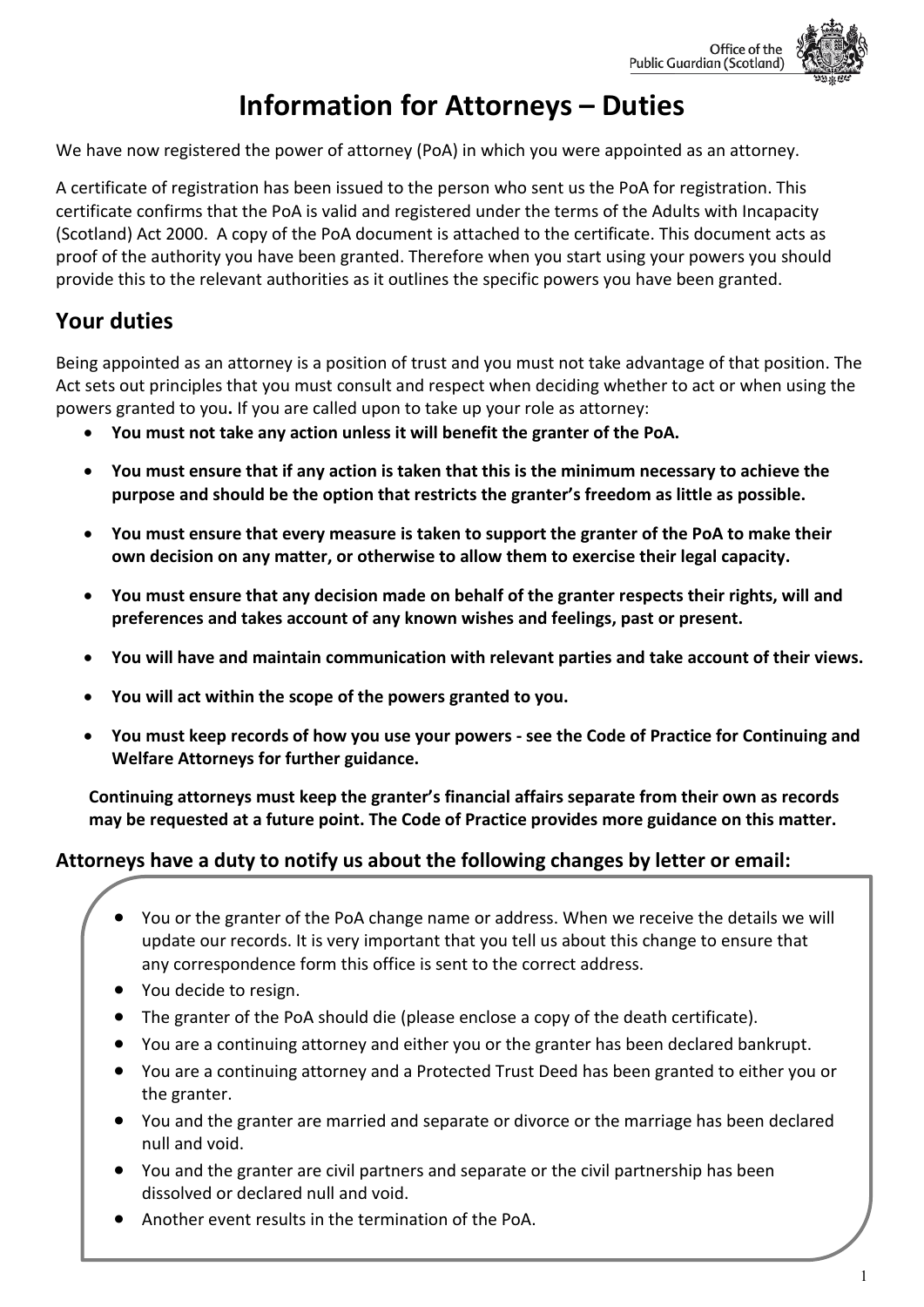# **Types of appointment**

#### **Sole or joint attorney**

You might be appointed as a joint attorney and could be required to make decisions with other attorneys, or perhaps you have been appointed as a sole attorney. The details of your appointment will be stated in the PoA document.

out all or only some of the powers in the PoA.<br>
<sub>N</sub> Check your PoA for the list of powers granted to you, as you could have authority to carry

#### **Substitute attorney**

If you are a substitute attorney, you will only be able to act if a sole attorney is no longer able to act or if they resign from their appointment.

Once we are notified that the sole attorney is no longer able to act, we will write to you to confirm that you are willing to act.

#### **Next steps**

The granter may have appointed you as a continuing attorney and/or a welfare attorney. The information which follows provides guidance as to what you might need to do next.

#### **Continuing attorneys**

#### **When can continuing attorneys start acting?**  • The PoA will state when you can start using the financial and /or property related powers given to you. Your authority could start right away or at a later date e.g. in the event of incapacity. • Refer to the PoA or any instruction given by the granter to identify how their incapacity is to be determined. **Your powers** • These will be stated in the PoA. You only have the powers that are written in the PoA. For example, the power to make gifts can only be used if it's specifically mentioned in the PoA document. **Telling authorities about your authority** • When you are ready to start acting contact the appropriate authorities and institutions e.g. banks, Department of Work and Pensions, investment managers. • You may be asked to prove you have authority. The certificate and copy PoA we issue is proof of this.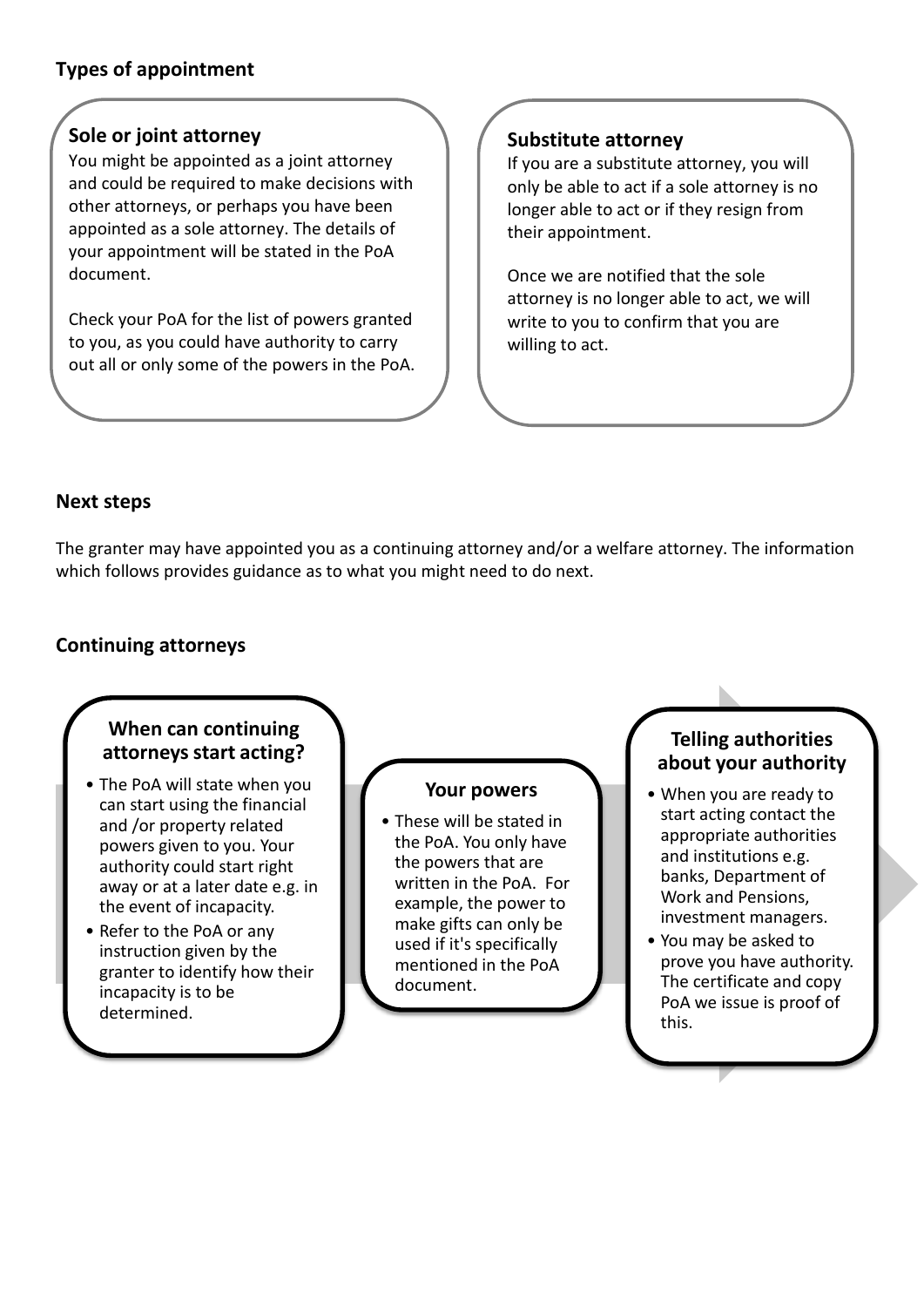## **When can welfare attorneys start acting?**

- You can only start using the personal welfare powers when the granter becomes incapable.
- Refer to the PoA or any instruction given by the granter to identify how their incapacity is to be determined.

#### **Your powers**

• These will be stated in the PoA. You only have the powers that are written in the PoA.

#### **Telling authorities about your authority**

- You should tell relevant organisations such as the granter's medical practice, dental surgery, care home or hospital staff that you have been granted PoA.
- You may be asked to prove you have authority. The certificate and copy PoA we issue is proof of this.

# **Requesting duplicate copies of the certificate of registration**

The granter, sender or an attorney can request a duplicate copy of the certificate of registration. The duplicate incorporates a copy of the registered PoA.

If the original PoA documentation was sent to us:

- By post [write to us](http://www.publicguardian-scotland.gov.uk/general/contact-us) and quote the PG case reference number (if known), and/or tell us the full name, address and date of birth of the granter. We charge a fee for providing the duplicate copy and certificate. Contact us to find out our current fees and payment methods.
- Electronically (via our electronic registration facility known as EPOAR) please contact the person who sent the documentation to us. They have an electronic copy of the registered PoA document and certificate which can be downloaded and printed. Remember that each page of the documentation will need to be signed by either the granter, a Scottish solicitor with a practising certificate or by a stockbroker.

### **How long will the PoA last?**

Your appointment as attorney will continue until:

- the granter revokes/cancels the PoA
- you resign
- the granter dies

The PoA will also come to an end if you are a continuing attorney and either you or the granter are declared bankrupt or if either of you are subject to a Protected Trust Deed. The Code of Practice provides guidance in this respect as there are other circumstances that can bring powers to an end.